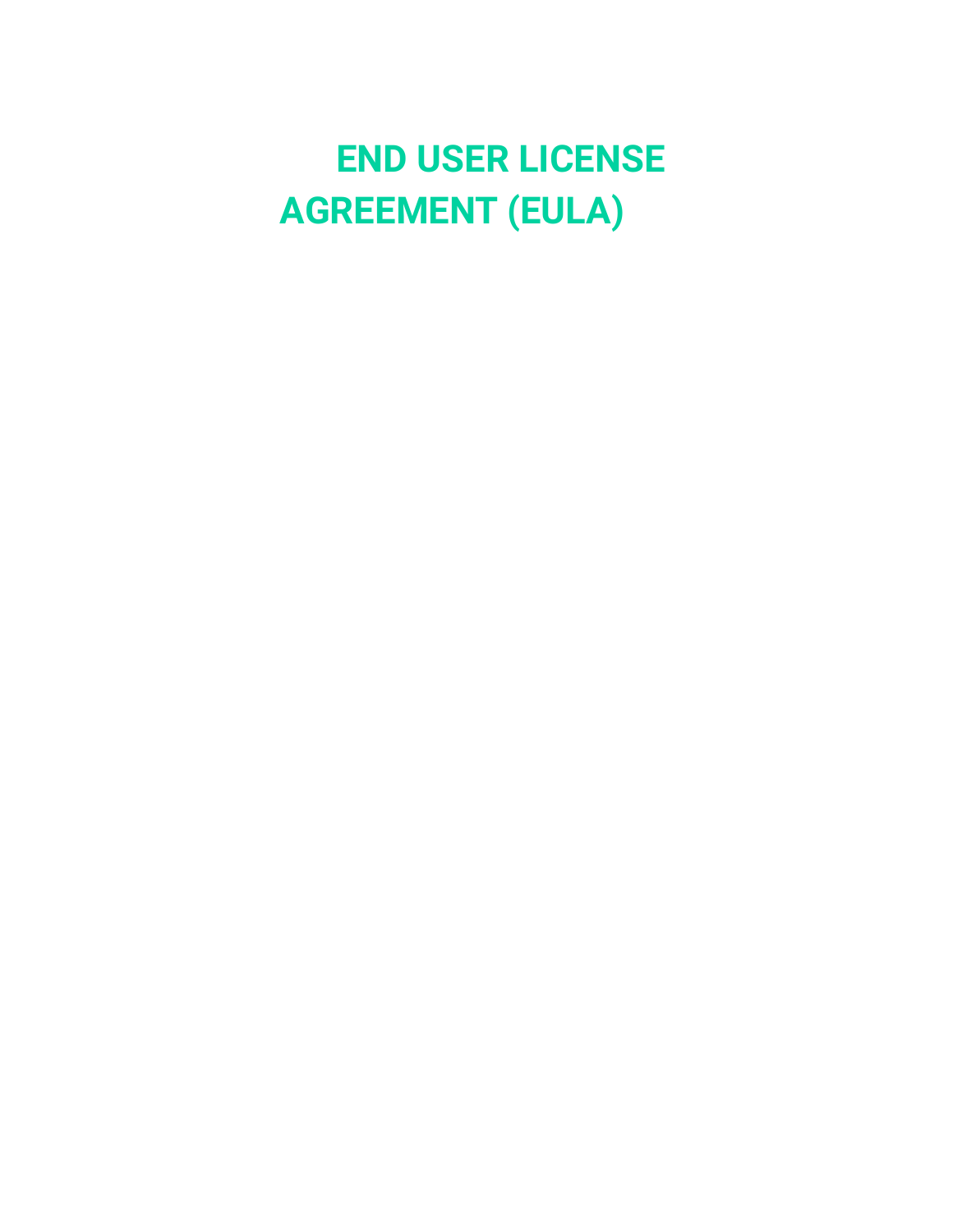# **EULA**

IMPORTANT: THIS END USER LICENSE AGREEMENT ("EULA") IS A LEGAL AGREEMENT BETWEEN YOU AND UJAM MUSIC TECHNOLOGY GMBH. READ IT CAREFULLY BEFORE USING THE SOFTWARE. IT PROVIDES A LICENSE TO USE UJAM's SOFTWARE AND CONTAINS WARRANTY INFORMATION AND LIABILITY DISCLAIMERS. BY INSTALLING, COPYING, OR OTHERWISE USING THE SOFTWARE, YOU AGREE TO BE BOUND BY THE TERMS OF THIS EULA AND REPRESENT AND WARRANT THAT YOU HAVE READ AND UNDERSTOOD THE TERMS OF THIS EULA AND WILL ABIDE BY THEM. IF YOU DO NOT AGREE TO THE TERMS OF THIS AGREEMENT, YOU MUST NOT INSTALL, COPY, OR OTHERWISE USE THE SOFTWARE.

#### **1. Definitions**

- "UJAM" means UJAM Music Technology GmbH, registered at the Commercial Court of Bremen, HRB 28666 HB
- "SOFTWARE" The term "SOFTWARE" means the software supplied by UJAM (including any upgrades, modified versions or updates thereof), including but not limited to UJAM's virtual instruments, effects, and other audio plugins, the UJAM APP, any sound data (including but not limited to sound data licensed at a later stage, updated or modified), associated media, online documentation, and any accompanying documentation whether printed or electronic.

## **2. LICENSE GRANT**

UJAM grants you a non-exclusive, revocable, personal, non-transferable, non-sublicensable license to use the SOFTWARE according to the terms of this EULA.

#### **2.1. Evaluation License**

Unless the SOFTWARE has been unlocked with a legally obtained license key in order to prove a specific license grant, the implicit Evaluation License allows you to install and use ("RUN") a time limited or feature limited version of the SOFTWARE for test and evaluation purposes. An evaluation version of the SOFTWARE must not be used for commercial purposes.

#### **2.2. Full License**

The single license permits either a single user to RUN the SOFTWARE on multiple computers or multiple users to RUN the SOFTWARE on a single computer. However, it does not allow multiple users to ever RUN the SOFTWARE on multiple computers, regardless of whether such use is concurrent. If you sell or otherwise give away your hardware that has the SOFTWARE installed, all SOFTWARE installed on such hardware must be deleted before giving it away to a third party.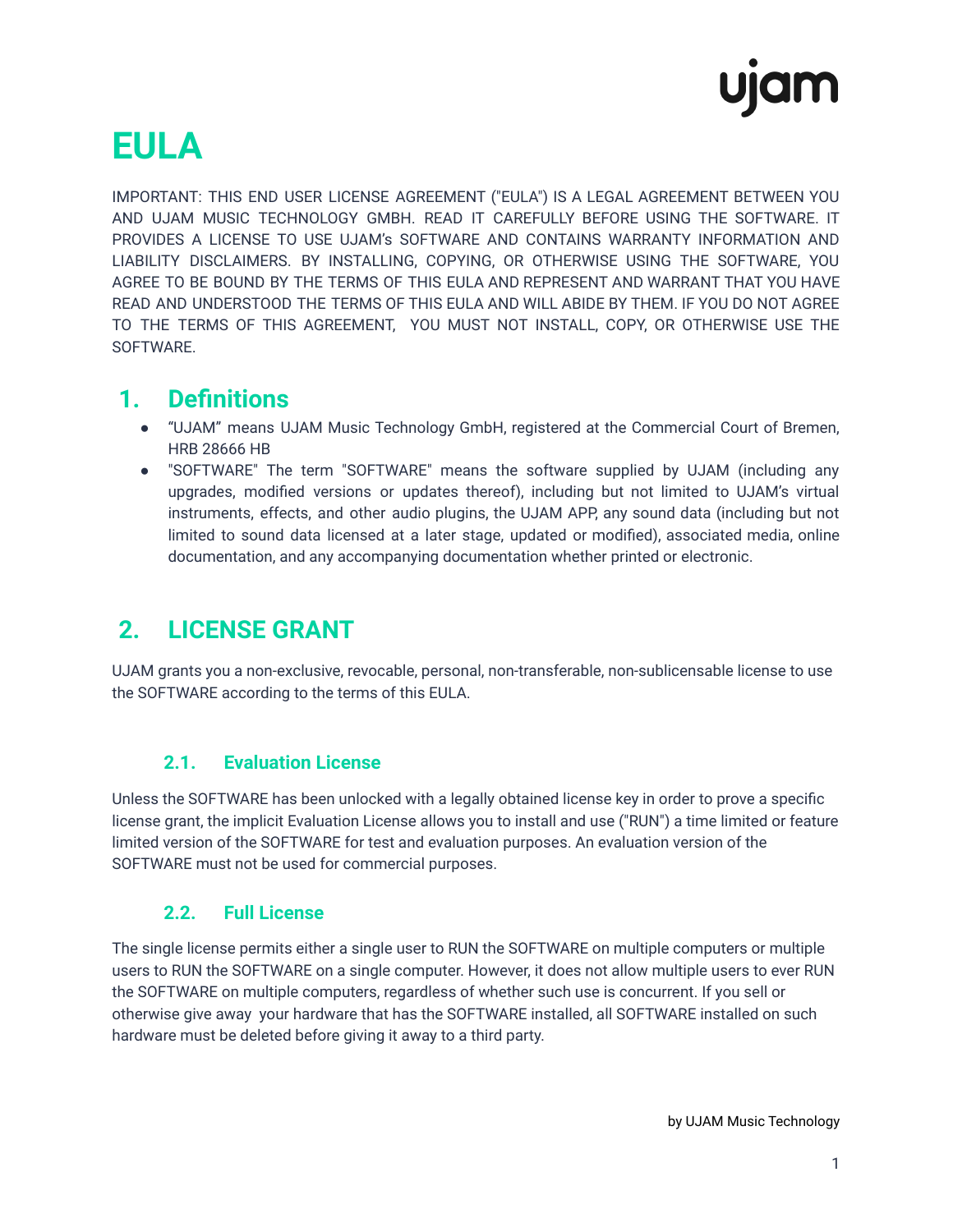# **3. Activation of Trial Versions**

- After entering your email address, you can download the SOFTWARE and use it for a time-limited evaluation period. For this purpose the SOFTWARE will be activated on your computer for the duration of the evaluation period.
- For the activation of the trial version you will need an internet connection. The activation process will take place in the SOFTWARE.
- During activation a digital fingerprint of your hardware configuration as well as a time stamp will be stored in UJAMs registration database.
- For transmitting your information over the internet, UJAM uses a secure SSL connection with 128-bit encryption in compliance with current security standards. For more information about how UJAM handles personal data, please see UJAM's privacy policy, which is incorporated into this EULA: https://www.ujam.com/legal/en/privacy-policy/
- Installing an update of the SOFTWARE may make it necessary to repeat the activation.
- UJAM activation utilizes information about key components of your computer and encrypts this information in an activation request. The activation request will be used for the generation of an activation code that will only work on the computer the activation request was generated by.
- To use the SOFTWARE on a different system, or after major changes to your computer system, you may have to activate the SOFTWARE again.

# **4. Authorization of a Full License**

- To use the licensed SOFTWARE beyond the trial period, the SOFTWARE has to be authorized in an online process after purchasing a SOFTWARE LICENSE.
- Without authorizing the SOFTWARE you will not be able to use it.
- When purchasing the SOFTWARE LICENSE you will be asked to enter your full name, your address and a valid email address as well as a password. This information will be stored in UJAMs registration database, along with a license key and a digital fingerprint of your hardware configuration.
- An internet connection will be required for authorizing the licensed SOFTWARE. The authorization process will take place directly in the user interface of the SOFTWARE and will require the email address and password you entered during purchasing..
- For transmitting your information over the internet, UJAM uses a secure SSL connection with 128-bit encryption in compliance with current security standards. For more information about how UJAMs handles personal data please see: https://www.ujam.com/legal/en/privacy-policy/
- installing an update of the SOFTWARE may make it necessary to repeat the authorization.
- UJAM Authorization utilizes information about relevant components of your computer and encrypts this information in an authorization request. The authorization request will be used for the generation of an activation code that will only work on the computer the activation request was generated.
- Should UJAM for whichever reason fail to fulfill its obligation to provide an authorization code for the SOFTWARE that you purchased a SOFTWARE LICENSE for, UJAM will provide you with a code that ensures that you can continue to use the SOFTWARE.

by UJAM Music Technology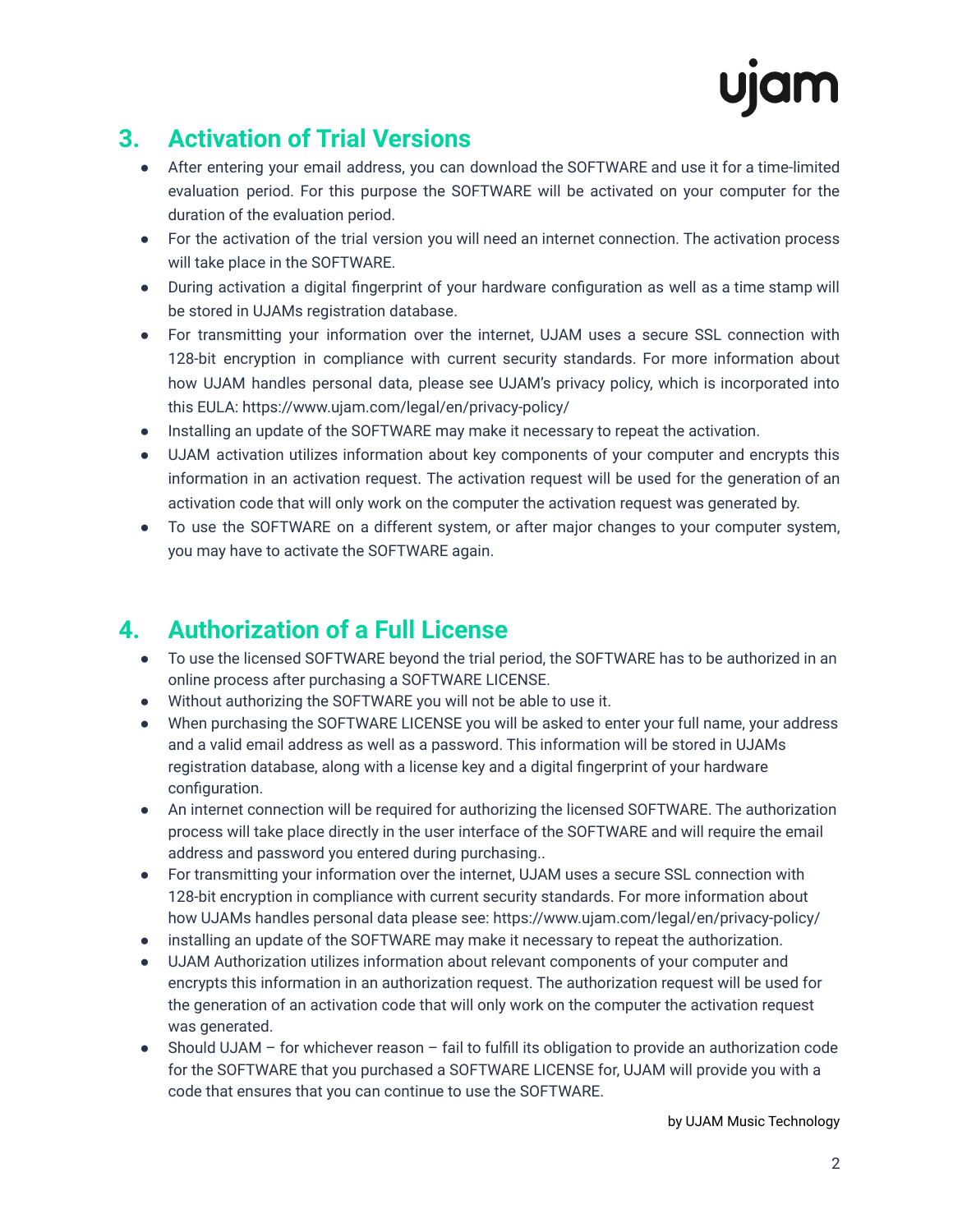

● To use the SOFTWARE on a different computer, or after major changes to your computer system, you may have to activate the SOFTWARE again.

## **5. USE OF UJAM APP**

The following terms apply specifically when using the SOFTWARE "UJAM App":

If you use the UJAM App (the "App"), then the following terms apply: The App is a tool to, amongst other things, administer and manage your SOFTWARE licenses and other content downloads, provide you with and automatically install the most recent versions of our SOFTWARE, and to provide you with personalized content directly within the App. The App therefore needs to process your Usage Data (as defined in our Privacy Policy) to function as contractually promised. You agree to such processing when using the App. If you do not wish such processing of your data, please update your App settings to the extent possible according to your needs or refrain entirely from using the App.

#### **6. INFORMATION ON THE USE OF DATA**

In certain situations, such as your creation of a user account, the activation of your SOFTWARE or any contact with our support team, or when using the App, certain personal data needs to be processed. Please see the current version of our Privacy Policy for detailed information on our use of your personal data. If you do not agree with the provisions of our Privacy Policy please refrain from installing and using the SOFTWARE.

## **7. LICENSE RESTRICTIONS**

- **Distribution**. You may not distribute copies of the SOFTWARE or the license key to third parties.
- Sound Content. The provided samples, instruments and presets can be used for commercial or non-commercial music and audio productions without the prior permission from UJAM under the terms of this EULA. The usage of this Product (in particular samples, instruments and presets) for the creation of a sound library or as a sound library for any kind of synthesizer, virtual instrument, sample library, sample-based product or other musical instrument is strictly prohibited. Individual samples, sound sets or audio loops may not be distributed (commercially or otherwise) standalone. Furthermore these samples, sound sets or audio may not be repackaged in whole or in part as audio samples, sound libraries or sound effects.
- **Secrecy**. As the owner of a license key you are responsible for keeping this key secret. If any third party gets access to your license key due to willful or negligent act, you are liable for the damage that arises to UJAM.
- **Reproduction**. Except for backup and installation purposes the SOFTWARE must not be reproduced on any type of media (including, but not limited to, CD-ROM, DVD or internet download) without the formal approval from UJAM.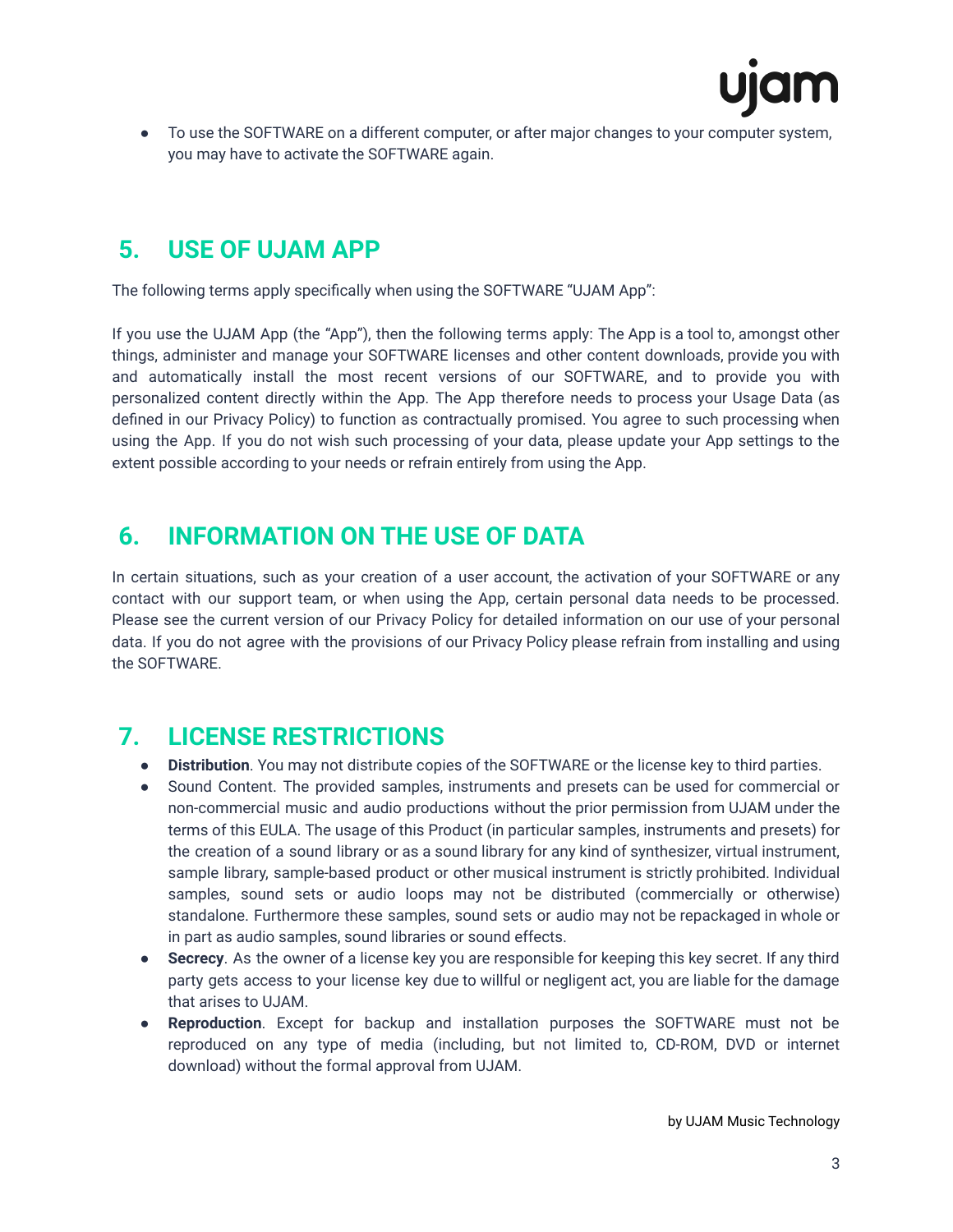- **Prohibition on Reverse Engineering, Decompilation, and Disassembly**. You may not reverse engineer, decompile, or disassemble the SOFTWARE, except and only to the extent that such activity is expressly permitted by applicable law notwithstanding this limitation.
- **Not for Resale Software**. If the SOFTWARE is labeled "Not for Resale" or "NFR", then you may not sell, or otherwise transfer for value, the SOFTWARE.
- **Rental**. You may not rent, lease, or lend the SOFTWARE or otherwise encumber any copy of the SOFTWARE, or any of the rights granted herein.
- **Transfer**. You may not transfer your rights under this EULA to another end user without UJAM's prior written consent. If such consent is obtained, you may permanently transfer this License to another end user provided you transfer the entire SOFTWARE to such end user, and you do not retain any copies. The recipient of such transfer must agree to all terms and conditions of this EULA.
- **Reservation of Rights**. UJAM retains all rights not expressly granted.
- **Non-Exclusive Rights**. Your license rights under this EULA are non-exclusive.

#### **8. COPYRIGHT AND OWNERSHIP**

The SOFTWARE is protected by copyright laws and international copyright treaties, as well as other intellectual property laws and treaties. The SOFTWARE is licensed, not sold. You may use trademarks only to identify output produced by the SOFTWARE, in accordance with accepted trademark practice, including identification of trademark owner's name. Such use of any trademark does not give you any rights of ownership in that trademark.

# **9. WARRANTY; LIABILITY**

This Section 9 only applies if you are a EU, UK, EEA, or Swiss resident or registered business.

The SOFTWARE is subject to statutory warranty rights. Please note that any agreement you may have executed with a third party vendor to obtain a license for this product may contain certain contractual restrictions which may apply to you.

Unless specified otherwise below, any other claims of the Licensee – on any legal grounds whatsoever – will be ruled out. For this reason, UJAM will not be liable for damages not caused to the delivered software itself; in particular UJAM will not be liable for losses in profits or for any other financial losses suffered by the Licensee. Where the liability of UJAM is ruled out or restricted, this will also apply for the personal liability of employees, representatives and vicarious agents.

Should UJAM violate a significant duty of the contract (defined as contractual obligation whose execution is necessary for the execution of the contract and upon which the Licensee relies and may rely), the duty to compensate for material damages will be limited to foreseeable damages typically incurred in cases of contractual violations of this nature.

The above restrictions of liability shall not apply to personal injuries affecting body, life, and health, to willful or grossly negligent behavior, or to claims arising from the German Product Liability Act ("Produkthaftungsgesetz").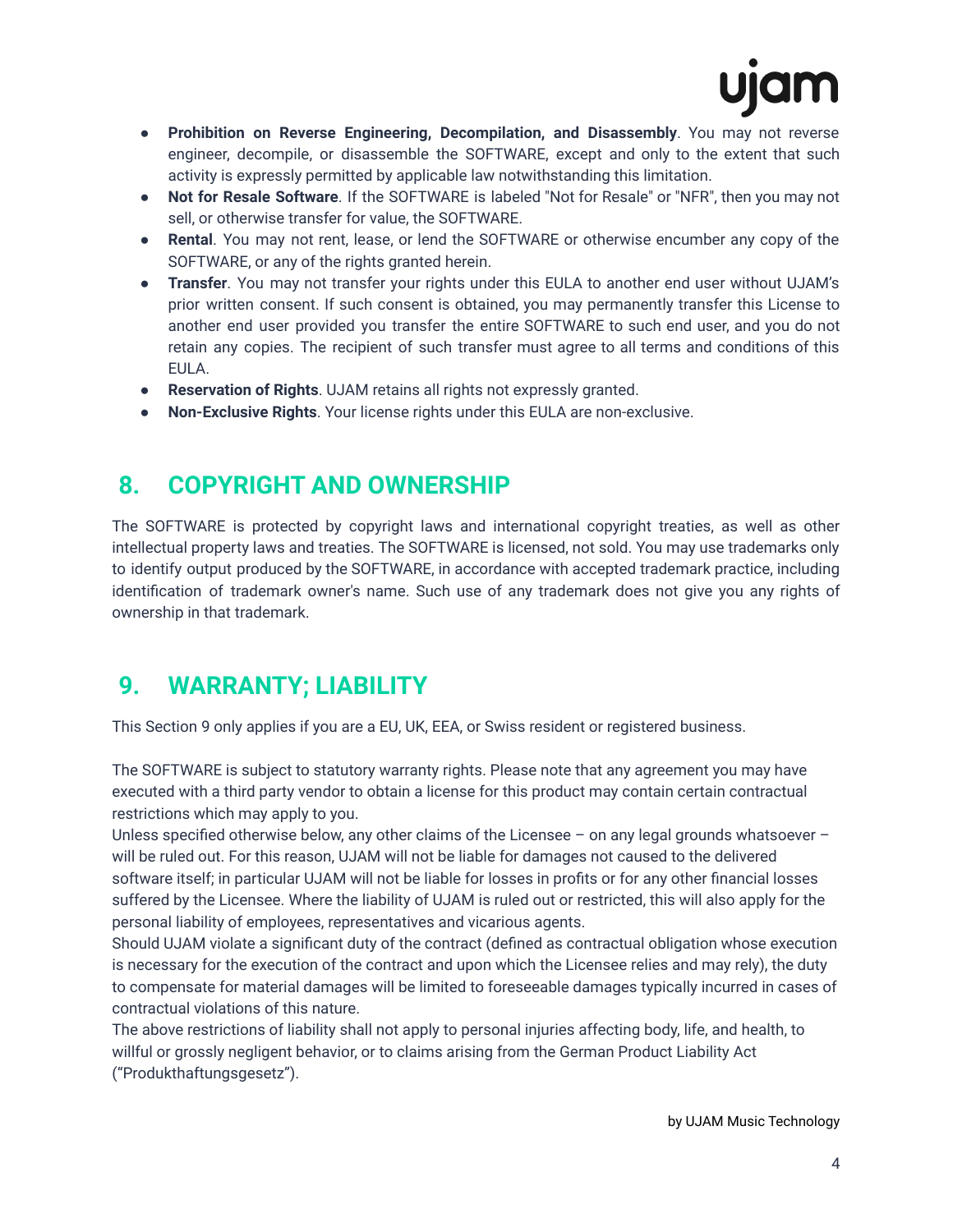## **10. DISCLAIMER OF WARRANTIES; LIMITATION OF LIABILITY**

**Section 10 only applies if you are NOT a EU, UK, EEA, or Swiss resident or registered business.**

EXCEPT AS EXPRESSLY PROVIDED HEREIN, THE SOFTWARE, INCLUDING ANY CONTENT, ANY MATERIALS, OR OTHER PRODUCTS PROVIDED BY OR ON BEHALF OF UJAM PURSUANT TO THIS AGREEMENT ARE PROVIDED "AS IS" AND UJAM AND ITS AFFILIATES AND ITS LICENSORS AND SERVICE PROVIDERS HEREBY DISCLAIM ALL REPRESENTATIONS, WARRANTIES, AND CONDITIONS, EXPRESS OR IMPLIED, INCLUDING REPRESENTATIONS AS TO MERCHANTABILITY, FITNESS FOR ANY PARTICULAR PURPOSE, NON-INFRINGEMENT, INTEGRATION, THE QUALITY OF THE SOFTWARE OR ANY ASSOCIATED PRODUCTS OR SERVICES, CONTENT PROVIDED BY UJAM, THIRD PARTY CONTENT, TIMELINESS, OR NON-INTERRUPTION.

UJAM, ITS AFFILIATES AND ITS LICENSORS AND SERVICE PROVIDERS WILL NOT BE LIABLE IN ANY WAY FOR ANY CLAIM, DAMAGE, COST, LIABILITY, OR LOSS OF ANY KIND, INCLUDING LOSS OR DAMAGE TO YOUR OR YOUR BUSINESS, YOUR ACCOUNT, YOUR RELIANCE ON THE SOFTWARE AND SERVICES, OR PERSONAL INJURY, DEATH, OR PROPERTY DAMAGE, ARISING FROM OR RELATING TO THE SOFTWARE, SERVICES, OR THIRD PARTY SERVICES FOR ANY REASON. TO THE MAXIMUM EXTENT PERMITTED BY APPLICABLE LAW, UJAM WILL NOT BE LIABLE FOR ANY INDIRECT, INCIDENTAL, SPECIAL, EXEMPLARY OR CONSEQUENTIAL DAMAGES (INCLUDING LOST PROFITS) ARISING FROM OR RELATING TO THIS EULA, OUR SOFTWARE, OR ANY CONTENT THEREIN, INCLUDING WITHOUT LIMITATION, SOCIAL MEDIA ACCOUNTS, THIRD PARTY CONTENT OR ANY THIRD PARTY SERVICES, EVEN IF INFORMED OF THE POSSIBILITY OF SUCH DAMAGE, AND EVEN IF A REMEDY SET FORTH HEREIN IS FOUND TO HAVE FAILED OF ITS ESSENTIAL PURPOSE. IN NO EVENT SHALL UJAM BE LIABLE FOR MORE THAN THE AMOUNT PAID BY YOU TO UJAM IN THE 6-MONTHS PRECEDING THE CLAIM, OR €10, WHICHEVER IS GREATER.

THE PARTIES ACKNOWLEDGE AND AGREE THAT THIS DISCLAIMER OF WARRANTY AND LIMITATION OF LIABILITY ARE ESSENTIAL TO THIS EULA AND THAT UJAM WOULD NOT ALLOW ACCESS THE SOFTWARE AND SERVICES, WITHOUT ACCEPTANCE OF THIS EULA. NOTHING IN THIS AGREEMENT IS INTENDED TO EXCLUDE OR RESTRICT OR SHALL BE CONSTRUED AS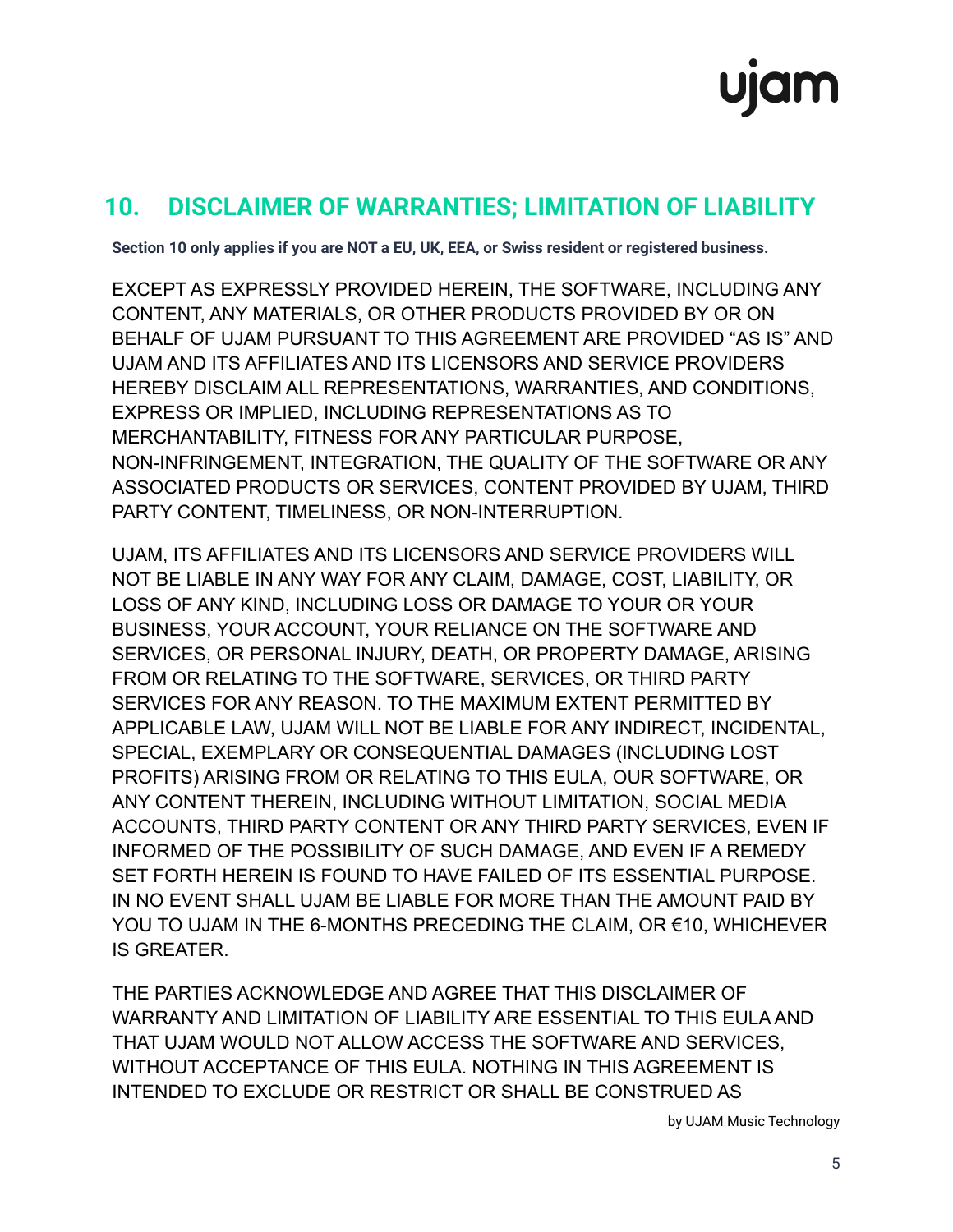EXCLUDING OR RESTRICTING THE LIABILITY OF UJAM FOR (I) DEATH OR PERSONAL INJURY CAUSED BY THE GROSS NEGLIGENCE OF UJAM, ITS EMPLOYEES, OR ITS AGENTS; (II) WILLFUL MISCONDUCT OF UJAM, INCLUDING FRAUDULENT CONCEALMENT OF DEFECTS; OR (III) ANY OTHER LIABILITY WHICH CANNOT BE LIMITED OR EXCLUDED BY APPLICABLE LAW. IN SUCH JURISDICTIONS, THE FOREGOING LIMITATIONS WILL BE ENFORCED TO THE GREATEST EXTENT PERMITTED BY APPLICABLE LAW.

#### **11. INDEMNIFICATION**

Licensee agrees to indemnify, defend and hold harmless UJAM and its affiliates and their respective officers, employees, directors, agents, licensees (excluding you), sublicensees (excluding you), successors and assigns from and against any and all liability, costs, losses, damages and expenses (including reasonable attorneys' fees and expenses) arising out of any claim, suit, or cause of action relating to and/or arising from (a) your breach of any term of this EULA; (b) your violation of any rights of any third party, including but not limited to violation of any copyright or other third party intellectual property rights; or (c) your use or misuse of the SOFTWARE. Your indemnification obligations set forth in the immediately preceding sentence shall survive the termination of this EULA.

## **12. GOVERNING LAW AND JURISDICTION**

Most issues can be resolved simply by contacting us and we encourage you to do so. However, the following rules apply in case we are not able to resolve the dispute informally:

#### **12.1. If you are a EU, UK or EEA resident or registered business:**

This EULA shall be governed by the laws of Germany without regard to its conflict of law rules. The Convention on Contracts for the International Sale of Goods shall not apply. If the Licensee is considered to be a consumer by applicable law, this choice of law shall only apply to the extent that applicable consumer protective laws of his/her state of residence shall remain untouched.

#### **12.2. If you are a resident or registered business outside of the US, UK, EU, EEA and Switzerland:**

This License Agreement shall be governed by the laws of Germany without regard to its conflict of law rules. The Convention on Contracts for the International Sale of Goods shall not apply.

#### **12.3. If you are a U.S. resident or registered business:**

This EULA shall be governed by the laws of New York without regard to its conflict of laws rules and you consent to the exclusive jurisdiction of the state and federal courts located in New York County. The Convention on Contracts for the International Sale of Goods shall not apply.

by UJAM Music Technology